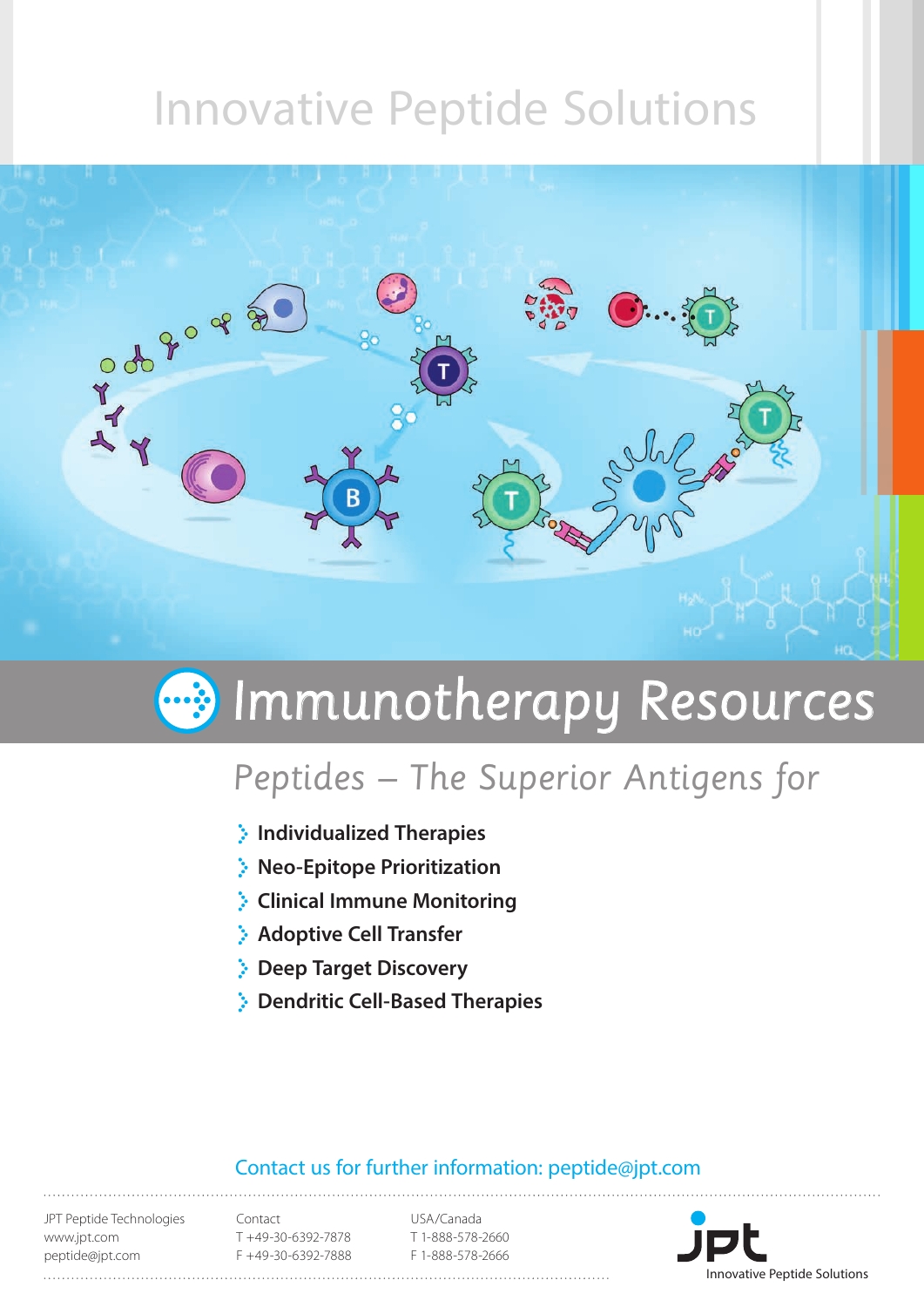# Peptides for Immunotherapy…

### Peptide Issues To Consider!

- Can your peptides be chemically synthesized?
- How do you control stability and shelf life?
- How can cross-contamination with unwanted peptides be avoided?
- How to avoid undesired stimulation by de-novo epitopes?
- Can you predict and assess solubility?
- How to avoid toxic by-products?
- How to select the best peptide quality and sequence length?

### Ask The Peptide Experts!

- Two decades worth of experience in peptide chemistry
- RUO, ISO PLUS and Clinical Grade quality levels tailored to your needs
- Synthesis protocols to avoid formation of de-novo epitopess
- **Example 2** Line clearance workflows to avoid cross contamination
- Assessment of synthetic accessibility, stability and solubility
- Full chemical and biological analysis capabilities
- Educated scientific and regulatory support
- Facility controlled by ADCF policy
- \* Quality management system and annual quality audits

### **Bioinformatics** At Your Disposal!

- $\cdot$  Algorithms to predict synthetic accessibility, stability and solubility
- $\cdot$  Peptide library and pool design for optimal sequence diversity coverage
- In silico peptide prioritization for binding and bioactivity
- Analysis and presentation of complex data sets
- Generation and application of homology models for peptide selection
- Peptide optimization for binding and physicochemical properties
- In-silico support for immunogenicity ranking of neo-epitopes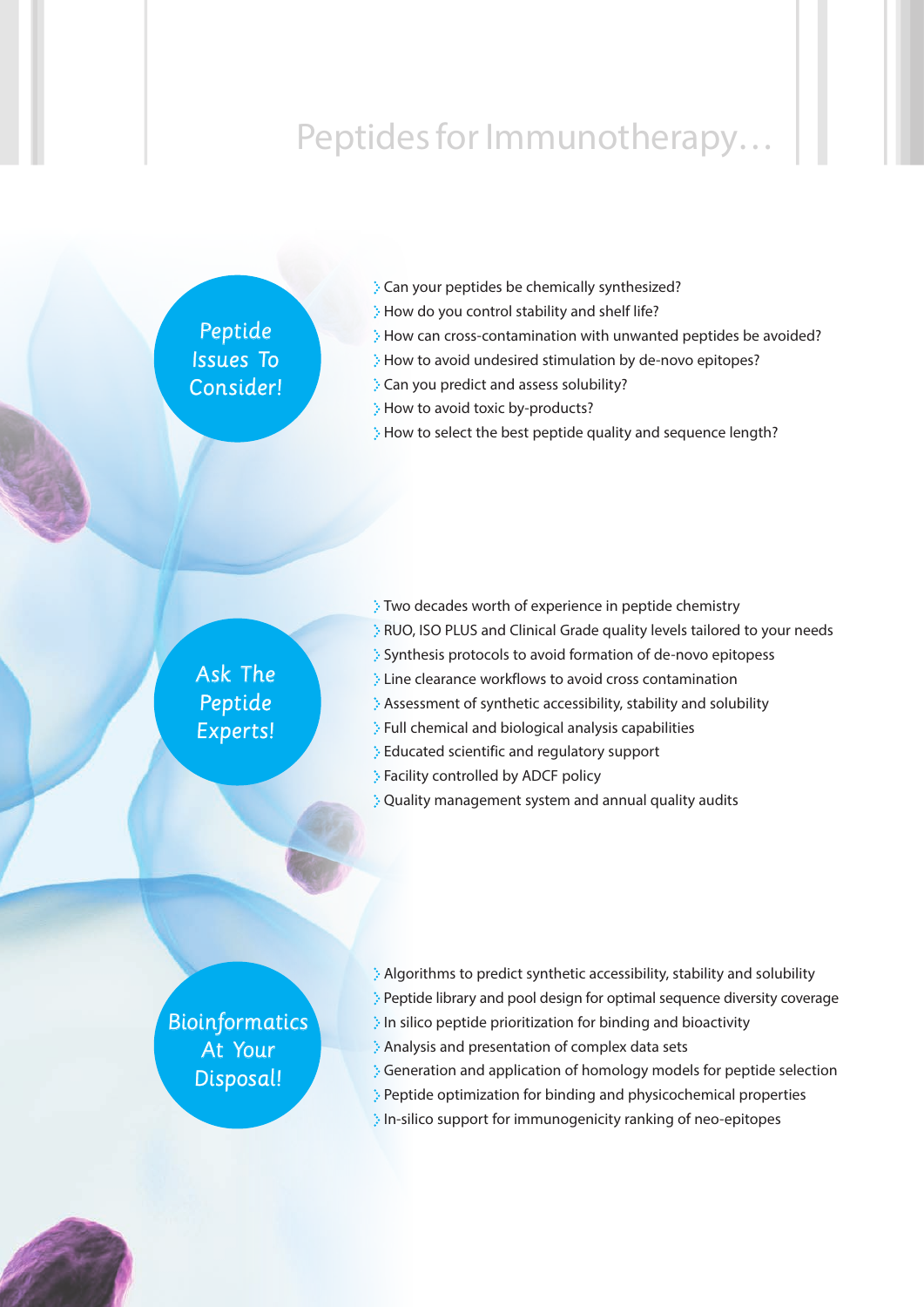## … We Know How!

#### **Why Peptides as Antigens?**

- Neo-epitopes enable personalized therapies
- Peptides ensure robust epitope resolved immune monitoring
- Only peptides allow the study of B- and T-cell epitope spreading
- Peptides can be synthesized in high purities
- Peptides allow proteome-wide target identification
- No expression needed, ADCF policy applicable
- Sequence diversity and post-translational modifications can be addressed

#### **Why Work with JPT?**

- We are the quality leader for peptides in immunotherapy
- We develop unique technologies for discovery, therapy and immune monitoring
- We understand your application
- We have a long track record of successful projects and collaborations
- Over 1000 peer reviewed papers with our products
- We are ISO 9001:2015 certified



Humoral Immunity

### Cellular Immunity